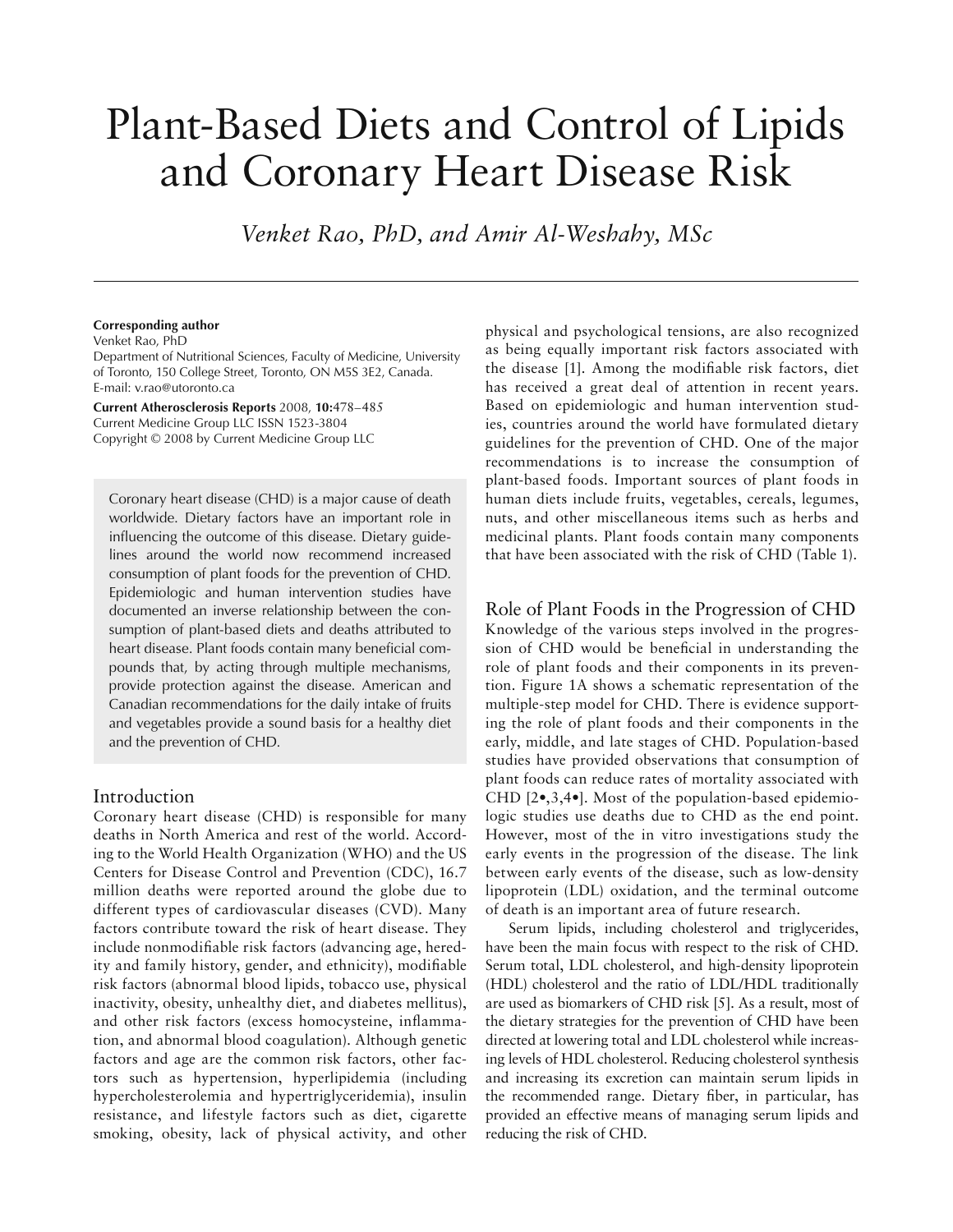| Ingredient                                      | Mode of action                                                                                                                                                         |
|-------------------------------------------------|------------------------------------------------------------------------------------------------------------------------------------------------------------------------|
| Plant sterols and stanols                       | Displace cholesterol in the micelles and increase its fecal excretion, leading to decreases in<br>the amounts of cholesterol absorbed by lumen [33].                   |
| Types and amounts of fat                        | Mono- and polyunsaturated fatty acids improve serum lipid profiles [34•]                                                                                               |
| Dietary fiber                                   | Helps reduce stomach emptying time; improves blood lipid profile and insulin homeostasis [35 $\bullet$ ]                                                               |
| Antioxidant polyphenols                         | Inhibit LDL cholesterol oxidation and improve endothelial dysfunction, which are key steps<br>in the development of atherosclerosis; inhibit platelet aggregation [36] |
| Dietary phytoestrogens<br>(flavonols, flavones) | Prevent oxidation of LDL cholesterol (inhibiting platelet aggregation and improving<br>endothelial dysfunction) and reduce inflammation [37•]                          |
| Antioxidant carotenoids                         | Reduce oxidative damage of lipids, proteins, and DNA by quenching singlet oxygen and<br>trapping peroxyl radicals [38]                                                 |
| Vitamins ( $B_{6}$ , $B_{9}$ , and $B_{12}$ )   | Lower homocysteine levels and reduce the risk of CHD [17•,39•]                                                                                                         |
| Antioxidant vitamins<br>(C, E, and A)           | Protect cellular components against free radical-induced oxidative damage [34•,40]                                                                                     |
| Minerals                                        | Act as cofactors for the activity of antioxidant defense enzymes [41]                                                                                                  |
| Plant proteins                                  | Reduce plasma cholesterol and triglyceride levels and raise HDL cholesterol levels [42 $\bullet$ ]                                                                     |
|                                                 | CHD-coronary heart disease; HDL-high-density lipoprotein; LDL-low-density lipoprotein.                                                                                 |





**Figure 1. A,** Multistep model for the development of coronary heart disease (CHD). **B,** Low-density lipoprotein (LDL) oxidation and CHD.

Oxidative stress induced by reactive oxygen species (ROS) is also considered to play an important part in the etiology of several chronic diseases, including CHD [6•]. Oxidation of the circulating LDL creates oxidized LDL, which is thought to play a key role in the pathogenesis of atherosclerosis, the underlying disorder leading to heart attack and ischemic stroke [5]. Figure 1B shows the LDL oxidation hypothesis in the etiology of CHD. Antioxidant nutrients are believed to slow the progression of atherosclerosis because of their ability to inhibit the damaging oxidative processes [7].

In this respect, plant foods naturally contain several antioxidants, including vitamins, minerals, and phytochemicals. Plant foods are good sources of vitamins A, C, and E, all of which have been documented to have antioxidant properties. Selenium is an important trace mineral that is essential for the activity of the enzyme glutathione-S-peroxidase, an important antioxidant enzyme [8•]. Major antioxidant phytochemicals present in plant foods include carotenoids, such as beta-carotene and lycopene, and polyphenols, such as anthocyanins [9].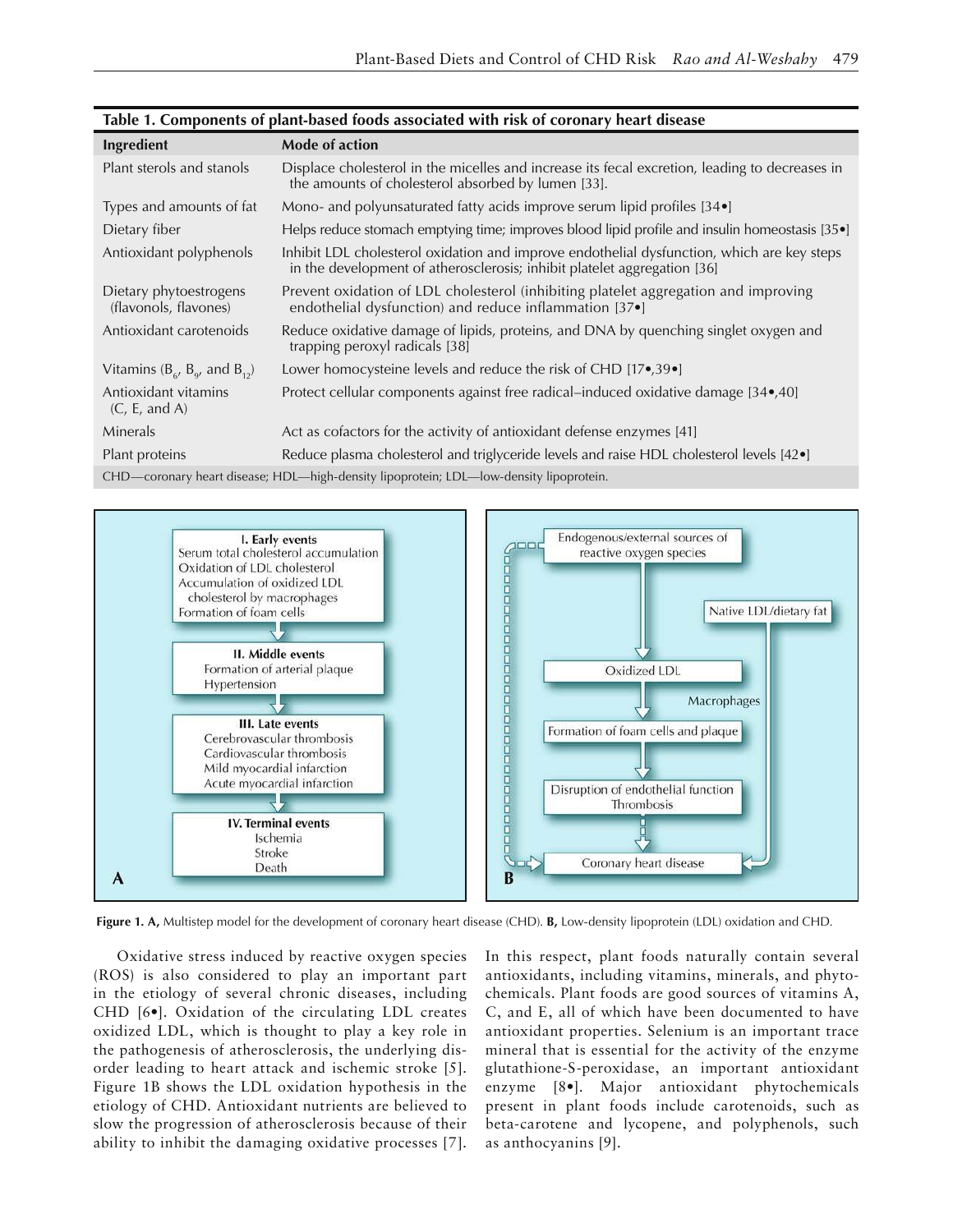Fruits and Vegetables in the Prevention of CHD Evidence in support of the role of fruits and vegetables in the prevention of CHD comes from epidemiologic, human intervention, and animal studies. Recent epidemiologic studies published in the literature are summarized in Table 2. Based on these observations, dietary recommendations around the world recommend increased consumption of fruits and vegetables. American food guidelines recommend the consumption of 2 to 4 servings of fruits per day and 3 to 5 servings of vegetables per day [10]. Canadian guidelines recommend consumption of 5 to 10 servings of fruits and vegetables per day [11]. Many studies have shown an association between low fruit and vegetable intake and the development of CVD and other degenerative diseases [12•]. Diets rich in fruits and vegetables may help reduce the risk of CHD in a number of ways. They displace from the diet foods that are high in sodium [13], fat [14], and energy. They are also important sources of soluble and insoluble fiber [15•] and sterols, which help reduce serum cholesterol levels [14]. By reducing the intake of sodium, they also help reduce blood pressure and the risk of CHD. As good sources of naturally occurring antioxidants, fruits and vegetables help reduce oxidative stress and improve endothelial function. Together with legumes, they are the main source of folate [16], which is known to protect against CHD by its ability to reduce the level of homocysteine in the blood [17•]. One vegetable that has been studied extensively in recent years for its role in the prevention of CHD is the tomato. Tomatoes and processed tomato products naturally contain lycopene, a carotenoid antioxidant phytochemical. Although several population-based studies showed an inverse relationship between the consumption of tomatoes and the serum levels of lycopene and the incidence of CHD, the strongest evidence comes from a multicenter casecontrol study that evaluated the relationship between adipose tissue antioxidant status and acute myocardial infarction [18]. Participants (662 cases and 717 controls) from 10 European countries were recruited to maximize the variability in exposure within the study. Needle aspiration biopsy samples of the adipose tissue were taken shortly after the infarction and the level of α-carotene, beta-carotene, lycopene, and α-tocopherol measured. After adjusting for age, body mass index, socioeconomic status, smoking, hypertension, and maternal and paternal history of the disease, lycopene was shown to be protective against the risk of myocardial infarction [19•]. Results from the Nurses' Health Study, Health Professionals Follow-up Study [20], several other long-term studies [21•–23•], and from controlled dietary intervention studies provide compelling evidence supporting the relationship between increased consumption of fruits and vegetables and decreased risk of CHD and stroke.

# Cereal Grains, Legumes, Nuts, and Other Plant-Based Foods in the Prevention of CHD

Cereal grains and their products are the major food group for most humans, providing a significant proportion of total energy intake in our diet. Several components of cereals have known potential for reducing risk factors for CHD. They include fiber, linoleic acid, vitamin E, folate, and selenium. Among the phytochemicals present in cereals, phytoestrogens of the lignan family and several phenolic acids with antioxidant properties also have cardioprotective properties. As shown in Table 2, several recent studies support the conclusion that consumption of grains and cereals can help lower plasma lipids, including triglycerides, LDL cholesterol, and total cholesterol. Although the type of cereal grains and the major components that they may contain can have differing effects on plasma lipids, it has been suggested that whole grain cereal foods and oatmeal or bran may reduce the risk of CHD.

Legumes have also been studied for their beneficial effects against heart disease (Table 2). They are a good source of plant protein and complement the high carbohydrate staples such as rice, wheat, maize, and various root and tuber crops. Among the legumes, soybeans have been studied the most. However, other beans classified as legumes also possess beneficial properties. Similar to the cereal grains, they also contain several beneficial compounds associated with lowering the risk of CHD and, in particular, protein, fiber, phytoestrogens, and isoflavones are credited for the cardioprotective properties of legumes.

An extensive body of literature describes the beneficial effects of consuming nuts on serum lipid profiles  $[24 \bullet]$ . Inclusion of 50 to 100 g (approximately 1.5–3.5 servings) of nuts, five or more times a week, in conjunction with a low-fat diet, can help decrease total and LDL cholesterol and protect against CHD. However, improvement of lipid profiles was also observed with the consumption of 20 g/d of some types of nuts [25•]. Clinically relevant improvement in the reduction of serum LDL cholesterol was also shown with as little as 4 g/d of nuts. Thus, nuts seem to have a broader benefit in dyslipidemia, depending on the level and duration of intake [26•]. The mechanisms whereby the consumption of nuts affords protection against CHD are probably multiple. The fatty acid profile of nuts, in particular the presence of the omega-3 fatty acid α-linoleic acid (ALA), has been suggested as being important with respect to their beneficial cardioprotective properties.

Consumption of certain beverages rich in polyphenols, such as red wine containing resveratrol, green tea containing catechins, and pomegranate juice containing catechins and quercetin, has been shown to protect LDL cholesterol against oxidative damage and to improve endothelial dysfunction, both of which are recognized as early events in atherogenesis [27]. Grape seeds that contain proanthocyanidins can also protect against LDL oxidation [28•]. Several spices, herbs, and condiments used in food preparations have also been shown to inhibit platelet aggregation and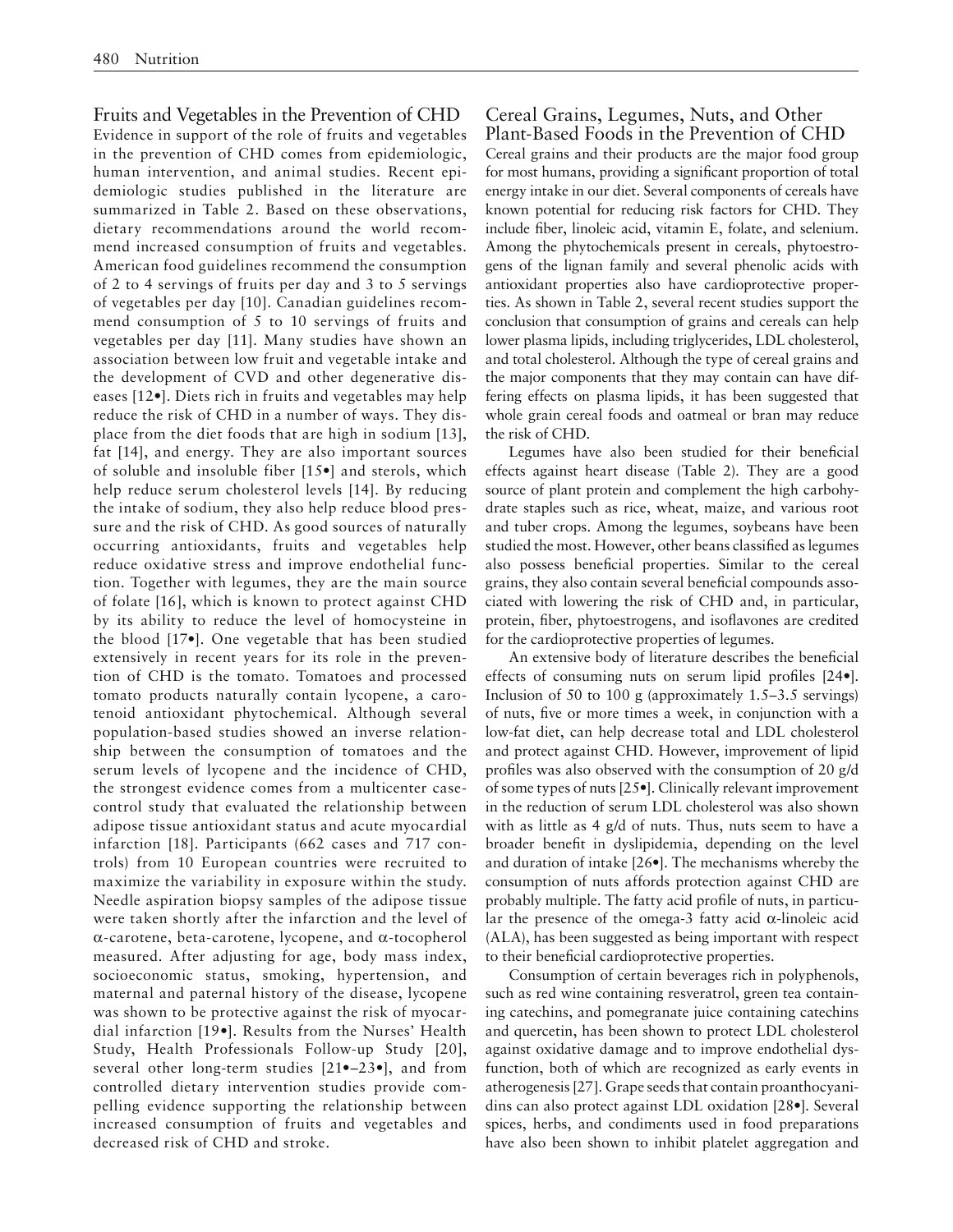|                                                             | Table 2. Recent studies of plant-based food and risk |      | of coronary heart disease                                                                                                                                                                                                                                                                                     |                                                                                                                                                                                                                                                                                          |
|-------------------------------------------------------------|------------------------------------------------------|------|---------------------------------------------------------------------------------------------------------------------------------------------------------------------------------------------------------------------------------------------------------------------------------------------------------------|------------------------------------------------------------------------------------------------------------------------------------------------------------------------------------------------------------------------------------------------------------------------------------------|
| Plant group                                                 | Study                                                | Year | <b>Methods</b>                                                                                                                                                                                                                                                                                                | Major findings                                                                                                                                                                                                                                                                           |
| Fruits and vegetables                                       | Radhika et al. [12•]                                 |      | cholesterol) in a cross-sectional sample of inhabitants of<br>intake and CVD risk factors (blood pressure, obesity,<br>2008 Analyzed the relation between fruit and vegetable<br>southern India                                                                                                               | A strong inverse correlation between fruit and vegetable<br>consumption and CVD risk factors                                                                                                                                                                                             |
|                                                             | Nothlings et al. [21•]                               | 2008 | Cohort study involved 10,449 European diabetic patients<br>and followed their life pattern for 9 years                                                                                                                                                                                                        | A close relationship between intakes of fruits, vegetables,<br>and legumes and physiologic markers of CVD and<br>all-cause mortality                                                                                                                                                     |
|                                                             | Takachi et al. [43•]                                 | 2008 | fruit and vegetable consumption and ratio of cancer and<br>Food-frequency questionnaire to assess the net impact of<br>CVD in the same population in Japan                                                                                                                                                    | apparent among women and nonsmokers than among<br>sumption and risk of CVD. This association was more<br>significant inverse association between fruit con-<br>men and smokers<br>$\prec$                                                                                                |
|                                                             | Cai et al. [44•]                                     | 2007 | Dietary patterns and mortality in 74,942 Chinese women<br>40 to 70 years from 1996 to 2000<br>age                                                                                                                                                                                                             | Inverse relation between fruit consumption and diabetes,<br>CVD, stroke, and mortality incidence                                                                                                                                                                                         |
|                                                             | Shimazu et al. [22•]                                 | 2007 | Association between dietary patterns and CVD mortal-<br>years without a history of diabetes, stroke, myocardial<br>ity in 40,547 Japanese men and women age 40 to 79<br>infarction, or cancer at baseline in 1994 and during<br>7 years of follow-up (based on a validated food-fre-<br>quency questionnaire) | with a decreased risk of CVD mortality, despite its relation<br>seaweeds, vegetables, fruits, and green tea is associated<br>Japanese dietary pattern high in soybean products, fish,<br>to sodium intake and hypertension                                                               |
|                                                             | Bermejo et al. [15•]                                 | 2007 | risk factor for CVD; level of plasma homocysteine in 152<br>The consumption of fruits and vegetables as a specific<br>elderly patients                                                                                                                                                                        | Greater consumption of fruit and vegetables is associated<br>with better food habits, increased vitamin and mineral<br>intakes, and lower homocysteine leve                                                                                                                              |
|                                                             | Hung et al. [45]                                     | 2004 | women whose health and dietary habits were followed<br>Follow-up study included almost 110,000 men and<br>for 14 years                                                                                                                                                                                        | The higher the average daily intake of fruits and vegetables<br>those who averaged 8 or more servings a day were $30\%$<br>the lower the chances of developing CVD. Compared<br>with those who consume less than 1.5 servings a day,<br>less likely to have had a heart attack or stroke |
| legumes, nuts, other<br>plant-based foods<br>Cereal grains, | Criel et al. [42•]                                   | 2008 | population in the United States that is at high risk for CVD<br>25 moderately hypercholesterolemic participants; 10 men<br>and 15 women aged 25-65 years, representative of the                                                                                                                               | 42.5 g/d of macadamia nuts showed substantial reduction<br>in total and LDL cholestero                                                                                                                                                                                                   |
|                                                             | Coel et al. [30•]                                    | 2008 | 500 mg/d of curcumin for 7 days                                                                                                                                                                                                                                                                               | HDL cholesterol (29%), and decreased total serum<br>Decreased serum lipid peroxidase (33%), increased<br>cholesterol (12%)                                                                                                                                                               |
|                                                             |                                                      |      | CHD—coronary heart disease; COX—cyclooxygenase; CVD—cardiovascular disease; HDL—high-density lipoprotein; LDL—low-density lipoprotein; DL—oxidized low-density lipoprotein.                                                                                                                                   |                                                                                                                                                                                                                                                                                          |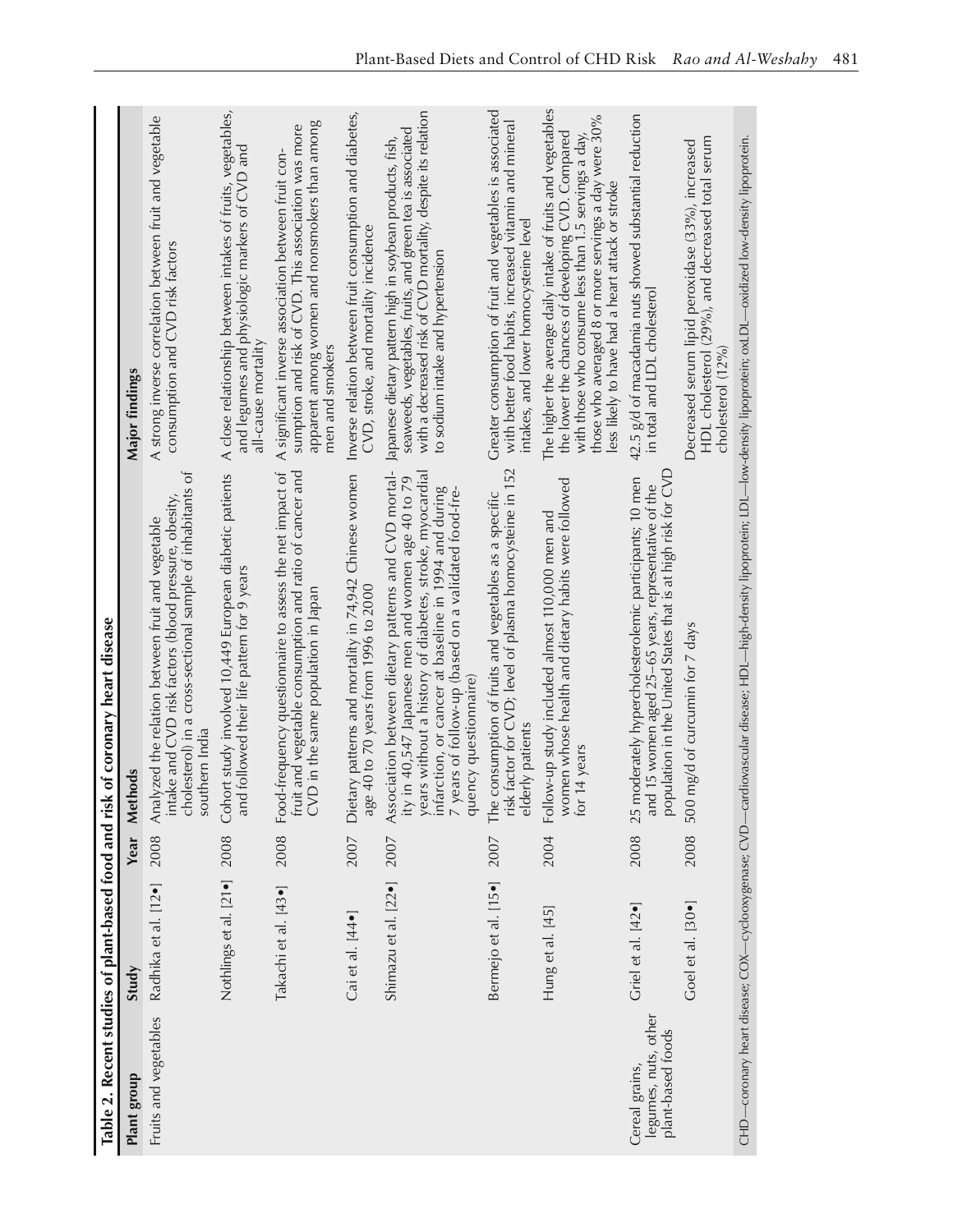|             |                                    |      | Table 2. Recent studies of plant-based food and risk of coronary heart disease (Continued)                                                                                                                                                                                                                                                                                                                                                                                                                                                                                                                                                          |                                                                                                                                                                                                                                                                                                                                                                                         |
|-------------|------------------------------------|------|-----------------------------------------------------------------------------------------------------------------------------------------------------------------------------------------------------------------------------------------------------------------------------------------------------------------------------------------------------------------------------------------------------------------------------------------------------------------------------------------------------------------------------------------------------------------------------------------------------------------------------------------------------|-----------------------------------------------------------------------------------------------------------------------------------------------------------------------------------------------------------------------------------------------------------------------------------------------------------------------------------------------------------------------------------------|
| Plant group | Study                              | Year | Methods                                                                                                                                                                                                                                                                                                                                                                                                                                                                                                                                                                                                                                             | Major findings                                                                                                                                                                                                                                                                                                                                                                          |
|             | Lei et al. [29•]                   | 2008 | (DADS), and diallyl trisulfide (DATS), 3 major organosulfur<br>and vascular cell adhesion molecule-1 was suppressed by<br>mechanism. Human umbilical vein endothelial cells were<br>40 mg/L of oxLDL for an additional 24 h. oxLDL induc-<br>tion of cellular and cell surface expression of E-selectin<br>preincubated with 1 mmol/L of DAS, 200 µmol/L of<br>DADS, or 100 µmol/L of DATS for 16 h and then with<br>expression induced by oxLDL and, if so, through what<br>Examined whether diallyl sulfide (DAS), diallyl disulfide<br>garlic allyl sulfides in the order DATS > DADS > DAS<br>compounds of garlic oil, reduce adhesion molecule | inhibited 27% and 33%, and the production of cellular<br>peroxides was inhibited 43% and 50% by DADS and<br>monophosphate responsive element binding protein;<br>such deactivation was reversed by DADS and DATS.<br>DATS, respectively ( $P < 0.05$ ). oxLDL alone dephos-<br>The adhesion of HL-60 cells to endothelial cells was<br>phorylated protein kinase B and cyclic adenosine |
|             | Raman et al. [31•]                 | 2008 | Echinacea, garlic, ginkgo, ginseng, Siberian ginseng, grape<br>genase-1 and -2 enzymes and lipid peroxidation in vitro<br>wort were analyzed for their ability to inhibit cyclooxy-<br>seed extract, kava kava, saw palmetto, and St John's                                                                                                                                                                                                                                                                                                                                                                                                         | COX-1 and 13%-28% for COX-2). Interestingly, extracts<br>Varying degrees of COX enzyme inhibition (5%-85% for<br>and St. John's wort selectively inhibited COX-2 enzyme.<br>of garlic, ginkgo, ginseng, Siberian ginseng, kava kava,<br>These supplements also inhibited lipid peroxidation in<br>vitro $(5\% - 99\%$                                                                   |
|             | Lin et al. $[37\bullet]$           | 2007 | cumulative average intakes of flavonols and flavones<br>Dietary information from the study's 1990, 1994, and<br>1998 food-frequency questionnaires and computed                                                                                                                                                                                                                                                                                                                                                                                                                                                                                     | 938 nonfatal myocardial infarctions and 324 CHD deaths<br>myocardial infarction or fatal CHD. Nevertheless, these<br>prospective data do not support an inverse association<br>between flavonol or flavone intake and risk of nonfatal<br>among 66,360 women. They observed no association<br>between flavonol or flavone intake and CHD risk                                           |
|             | Shanmuganayagam<br>et al. [28•]    | 2007 | grape juice (225 mL/d), whereas control group received<br>groups of rabbits (control and treated, $n = 10$ each)<br>Treated group then received supplemental Concord<br>were fed a hypercholesterolemic diet for 48 days.<br>supplemental isocaloric sugar water for 48 days.<br>Two                                                                                                                                                                                                                                                                                                                                                                | blood pressure, total serum cholesterol, and development<br>hypercholesterolemia-enhanced platelet aggregation<br>Daily consumption of Concord grape juice attenuates<br>ot atheroma in rabbits                                                                                                                                                                                         |
|             | Welty et al. [46•]                 | 2007 | 60 healthy postmenopausal women consumed 25 g/d of<br>soy protein instead of ordinary protein source for 8 wk                                                                                                                                                                                                                                                                                                                                                                                                                                                                                                                                       | Conspicuous improvement in blood pressure and LDL<br>cholesterol levels in hypertensive women and blood<br>pressure in normotensive postmenopausal women                                                                                                                                                                                                                                |
|             | Erkkila and Lichten-<br>stein [4•] | 2006 | cohort study. The intake was > 3 g/1000 kcal of cereal<br>Postmenopausal women involved for 3 years in long<br>fiber or $> 6$ servings of whole grains per week                                                                                                                                                                                                                                                                                                                                                                                                                                                                                     | Progression in percent stenosis tended to be less                                                                                                                                                                                                                                                                                                                                       |
|             | Chen et al. [47•]                  | 2006 | testing the ability of 30 g/d of isolated soy protein vs<br>Randomized, double-blind clinical trial for 4 weeks<br>milk protein on 26 patients with hemodyalisis and<br>hypercholesterolemia                                                                                                                                                                                                                                                                                                                                                                                                                                                        | Significant changes in total and LDL cholesterol levels                                                                                                                                                                                                                                                                                                                                 |
|             |                                    |      | CHD—coronary heart disease; COX—cyclooxygenase; CVD—cardiovascular disease; HDL—high-density lipoprotein; LDL—low-density lipoprotein; oxLDL—oxidized low-density lipoprotein.                                                                                                                                                                                                                                                                                                                                                                                                                                                                      |                                                                                                                                                                                                                                                                                                                                                                                         |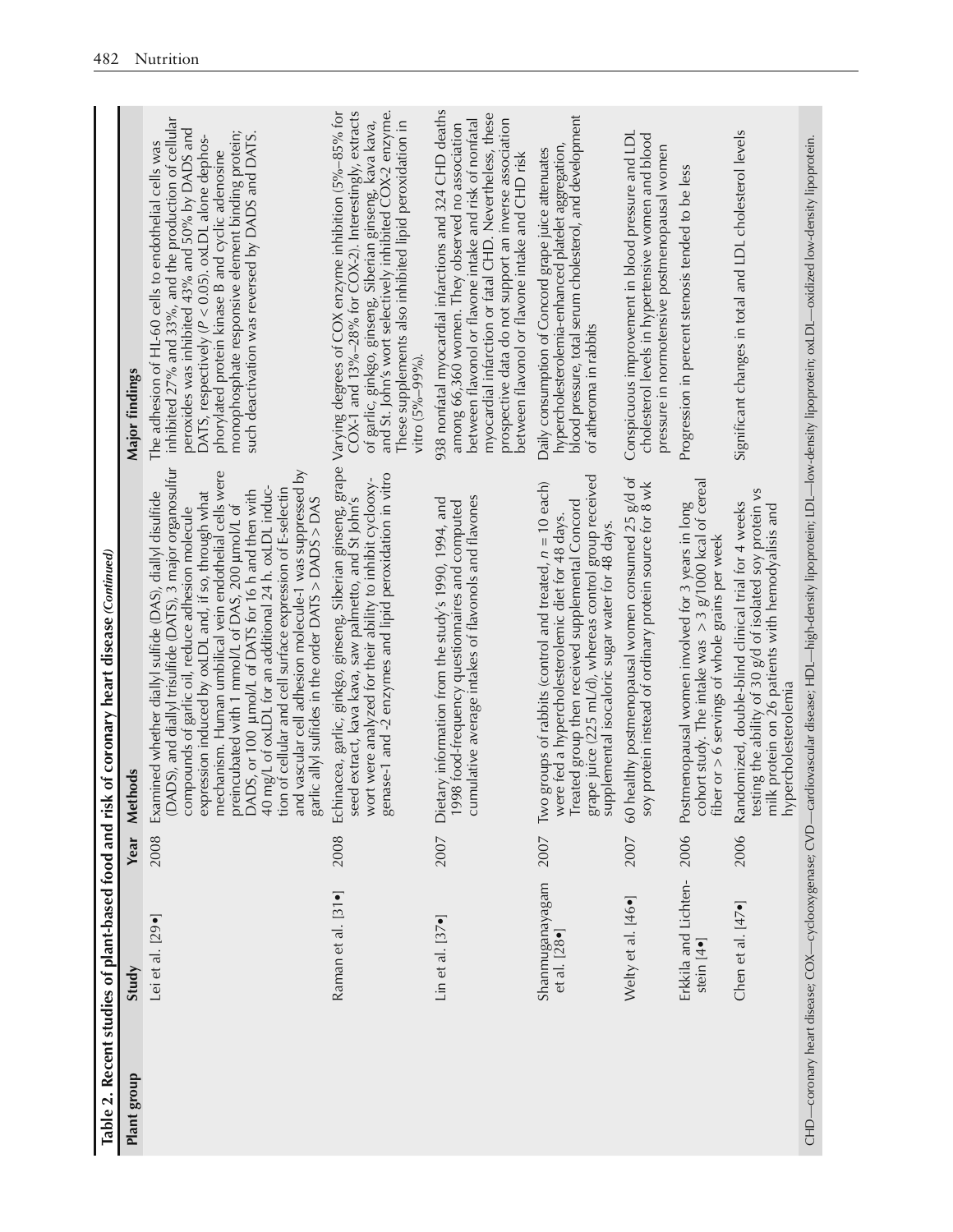| Plant group | Kris-Etherton [24•]<br>Kris-Etherton [24•]<br><b>Griel</b> and<br><b>Griel and</b><br>Study | 2006 Inclusion of 50–100 g (approximately 1.5–3.5 servings) five Decrease in total and LDL cholesterol and protection<br>more times a week (in conjunction with a low-fat diet)<br>chilli" blend (30 g/d, 55% cayenne chilli) or no chilli<br>(13 men and 14 women) who ate "freshly chopped<br>Ahuja and Ball [48.] 2006 Randomized cross-over study with 27 participants<br>Table 2. Recent studies of plant-based food and risk of coronary heart disease (Continued)<br>2006 Numerous controlled feeding trials<br>(bland) diets for 4 weeks each<br>Year Methods<br>$\overline{C}$ | Regular consumption of chilli for 4 weeks increases the<br>nuts for periods of 4–8 weeks has a clear cholesterol-<br>Daily intake of manageable allowances of a variety of<br>resistance of serum lipoproteins to oxidation<br>against CVD in a dose-dependent manner<br>lowering effect<br><b>Major findings</b> |
|-------------|---------------------------------------------------------------------------------------------|-----------------------------------------------------------------------------------------------------------------------------------------------------------------------------------------------------------------------------------------------------------------------------------------------------------------------------------------------------------------------------------------------------------------------------------------------------------------------------------------------------------------------------------------------------------------------------------------|-------------------------------------------------------------------------------------------------------------------------------------------------------------------------------------------------------------------------------------------------------------------------------------------------------------------|
|             | McKevith [49]                                                                               | 2004 A meta-analysis of 67 controlled studies                                                                                                                                                                                                                                                                                                                                                                                                                                                                                                                                           | Soluble fiber (2-10 g/d) was associated with small but<br>significant reductions in total cholesterol and LDL<br>cholesterol concentrations                                                                                                                                                                       |
|             | Martinez-Tome<br>et al. [50]                                                                | 2004 Assessment of antioxidant in cereal bran                                                                                                                                                                                                                                                                                                                                                                                                                                                                                                                                           | The amounts of antioxidants in whole grain are 20-fold<br>higher than in refined grain                                                                                                                                                                                                                            |
|             |                                                                                             | CHD—coronary heart disease; COX—cyclooxygenase; CVD—cardiovascular disease; HDL—high-density lipoprotein; LDL—low-density lipoprotein; oxLDL—oxidized low-density lipoprotein.                                                                                                                                                                                                                                                                                                                                                                                                          |                                                                                                                                                                                                                                                                                                                   |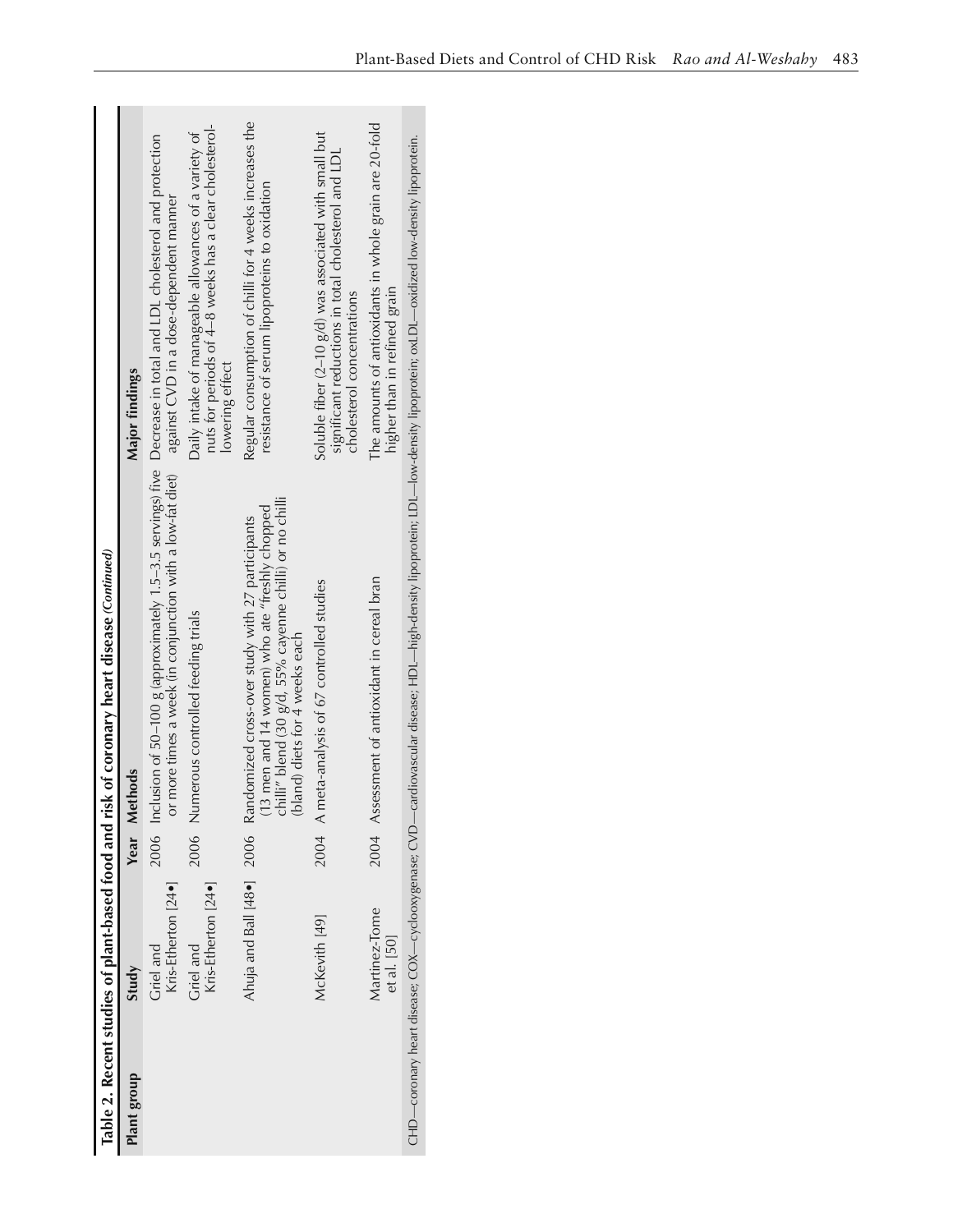prevent thrombosis [29•–31•]. Extensive work has been carried out on the role of garlic in the prevention of CHD. Both animal and human studies have shown the ability of garlic to protect against cardiovascular disease because of its hypocholesterolemic, hypolipidemic, antihypertensive, antithrombotic, and antihyperhomocysteinemic properties, as well as its ability to inhibit platelet aggregation [32•].

## Conclusions

There is compelling evidence to suggest that dietary factors play an important role in influencing CHD. An unhealthy diet that contains high levels of saturated fats and cholesterol, along with obesity, are the major dietary risk factors of the disease. Dietary guidelines around the world now recommend increased consumption of plant foods to lower the risk of CHD. Plant foods inherently contain low levels of total and saturated fat and no cholesterol. In addition, they also contain many compounds that have been shown to be cardioprotective. They include dietary fiber; proteins; antioxidants such as vitamins A, E, and C; selenium; and folate. They help reduce the intake of saturated fats and cholesterol, increase the intake of mono-and polyunsaturated fatty acids, prevent cholesterol synthesis, and protect lipids against oxidative damage. Plants also contain a variety of beneficial phytochemicals that reduce the risk of CHD via multiple mechanisms. Carotenoids and polyphenols present in plant foods have been shown to be potent antioxidants that reduce LDL oxidation and help prevent plaque formation and improve macrophage function. By positively influencing the early events, they can significantly reduce the number of deaths attributed to cardiovascular complications. Future research will continue to identify new components of plant foods beneficial to maintain a healthy heart and the mechanisms of their action. US government food guidelines recommend the consumption of 2 to 4 servings of fruits and 3 to 5 servings of vegetables per day, and Canadian guidelines recommend consumption of 5 to 10 servings of fruits and vegetables per day. On the basis of the mounting scientific evidence in favor of plant foods in preventing CHD, it is prudent to follow these guidelines and the overall recommendation to increase the consumption of plant-based foods.

## Disclosures

No potential conflicts of interest relevant to this article were reported.

### References and Recommended Reading

Papers of particular interest, published recently, have been highlighted as:

- Of importance
- Of major importance
- 1. Mackay J, Mensah G: *The Atlas of Heart Disease and Stroke.* Geneva: World Health Organization; 2004.

2.• Dauchet L, Amouyel P, Hercberg S, Dallongeville J: **Fruit and vegetable consumption and risk of coronary heart disease: a meta-analysis of cohort studies.** *J Nutr* 2006, **136:**2588–2593.

This article illustrates the relation between fruit and vegetable consumption and risk of cardiac diseases.

- 3. Bazzano LA, He J, Ogden LG, et al.: Dietary fiber intake **and reduced risk of coronary heart disease in US men and women: the National Health and Nutrition Examination Survey I Epidemiologic Follow-up Study.** *Arch Intern Med*  2003, **163:**1897–1904.
- 4.• Erkkila AT, Lichtenstein AH: **Fiber and cardiovascular disease risk: how strong is the evidence?** *J Cardiovasc Nursing* 2006, **21:**3–8.
- This article discusses dietary fibers and their correlation to CVD.
- 5. Hayes KC: **Dietary fat and coronary heart disease.** In: *Preventive Nutrition: The Comprehensive Guide for Health Professionals,* edn 2. Edited by Bendich A, Deckelbaum R. Totowa, NJ: Humana Press; 2001:157–173.
- 6.• Stratil P, Klejdus B, Kubaänÿ V: **Determination of total content of phenolic compounds and their antioxidant activity in vegetables—evaluation of spectrophotometric methods.** *J Agric Food Chem* 2006, **54:**607–616.

A scanning study for some vegetables in regard to their polyphenols and antioxidant potency.

- 7. Chu YF, Sun J, Wu X, Liu RH: **Antioxidant and antiproliferative activities of common vegetables.** *J Agric Food Chem*  2002, **50:**6910–6916.
- 8.• Fraga CG: **Relevance, essentiality and toxicity of trace elements in human health.** *Mol Aspects Med* 2005, **26:**235–244.

This article discusses the importance of trace elements to health and their possible adverse effects.

- 9. Scalbert A, Manach C, Morand C, et al.: **Dietary polyphenols and the prevention of diseases.** *Crit Rev Food Sci Nutr* 2005, **45:**287–306.
- 10. **American Heart Association Dietary Guidelines.** Available at: http://healthlink.mcw.edu/article/972602194.html. Accessed on July 12, 2008.
- 11. **Canada's Food Guide.** Available at: http://www.hc-sc.gc. ca/fn-an/food-guide-aliment/choose-choix/fruit/needbesoin-eng.php. Accessed on July 12, 2008.
- 12.• Radhika G, Sudha V, Mohan Sathya R, et al.: **Association of fruit and vegetable intake with cardiovascular risk factors in urban south Indians.** *Br J Nutr* 2008, **99:**398–405.

A survey in some parts of India that correlates fruit and vegetable consumption to CVD.

- 13. Miura K, Greenland P, Stamler J, et al.: **Relation of vegetable, fruit, and meat intake to 7-year blood pressure change in middle-aged men: the Chicago Western Electric Study.** *Am J Epidemiol* 2004, **159:**572–580.
- 14. Djousse L, Arnett D, Coon H, et al.: **Fruit and vegetable consumption and LDL cholesterol: the National Heart, Lung, and Blood Institute Family Heart Study.** *Am J Clin Nutr* 2004, **79:**213–217.
- 15.• Bermejo LM, Aparicio A, Andrés P, et al.: The influence **of fruit and vegetable intake on the nutritional status and plasma homocysteine levels of institutionalised elderly people.** *Pub Health Nutr* 2007, **10:**266–272.

This article examines the impact of fruits and vegetables on homocysteine levels, which are an independent risk factor for CVD.

- 16. Rissanen T, Voutilainen S, Virtanen J, et al.: **Low intake of fruits, berries and vegetables is associated with excess mortality in men: the Kuopio Ischaemic Heart Disease Risk Factor (KIHD) Study.** *J Nutr* 2003, **133:**199–204.
- 17.• Lonn E, Yusuf S, Arnold MJ, et al.: **Homocysteine lowering with folic acid and B vitamins in vascular disease.** *N Engl J Med* 2006, **354:**1567–1577.

A discussion of folate and the vitamin B group and their crucial roles in homocysteine level.

18. Kohlmeier L, Kark JD, Gomez-Garcia E, et al.: **Lycopene and myocardial infarction risk in the EURAMIC study.**  *Am J Epidemiol* 1997, **146:**618–626.